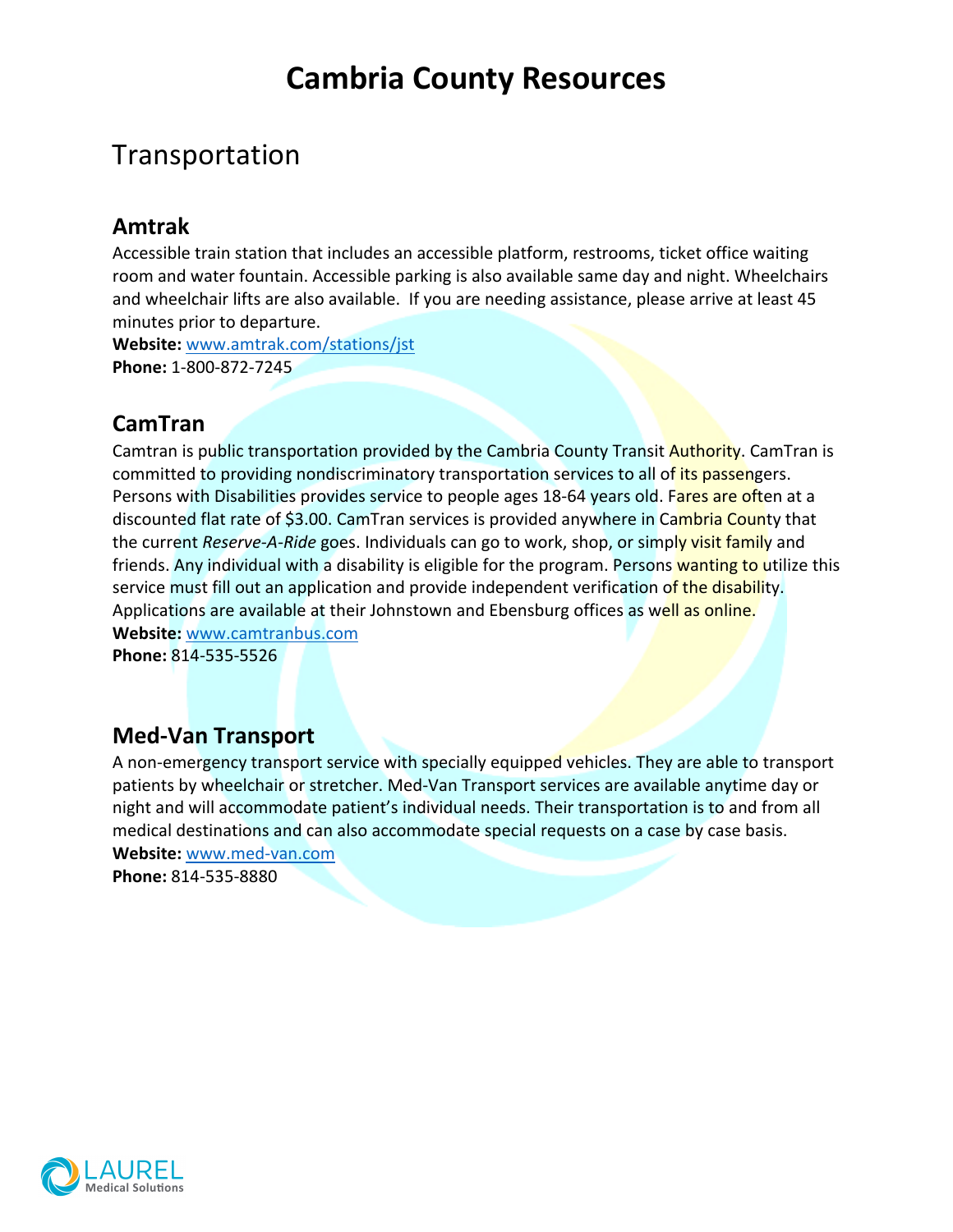# **Cambria County Resources**

## Sports and Activities

#### **Sitting Bulls Sled Hockey**

Contact sitting.bulls.sled@gmail.com

## Medical/Urgent Resources

### **Alleghenies United Cerebral Palsy**

Alleghenies United Cerebral Palsy helps provide waiver supports, home modifications, assistive technology and nursing home transitions. This can take a long period of time to receive these services. Home and Community-Based Services *(HCBS)* are also called Waiver-Funded Services or Waiver Programs. They term "waiver" is used because the federal government "waives" medical assistance rules for institutional care so the state of Pennsylvania can use the funds for HCBS. HCBS provides the support and services beyond those covered by the Medical Assistance program *(also referred to as Medicaid)* to help people stay in a home setting instead of moving to a long-term care facility. Each HCBS program has its own eligibility requirements and services.

**Website:** www.scalucp.org **Phone:** 844-819-4455

### **Interim Healthcare of Johnstown**

Interium understands how important it is to have someone you can depend on when you or someone you love want to stay at home to maintain the highest level of health and independence. Their mission is to improve people's lives. With a broad range of home care expertise, their trained professionals offer comprehensive skilled home care, personal care and support, pediatric home care and hospice services that are cost-effective and highly personalized.

**Website:** www.interimhealthcare.com **Phone:** 814-254-1230

### **Laurel Highlands Free & Charitable Medical Clinic**

The mission of Highlands Health is to provide free and charitable medical, pharmaceutical, and wellness care to the low income, uninsured and under0insured in the Laurel Highlands region. Those eligible include people who are uninsured, underinsured, and low income. Required documentation would include current identification, proof of income (total household income is required), proof of residency, and medical assistance denial letter. Exceptions would include active duty military members and their families, volunteers and employees of non-profit agencies that do not provide insurance as determined by the Executive Director of Medical